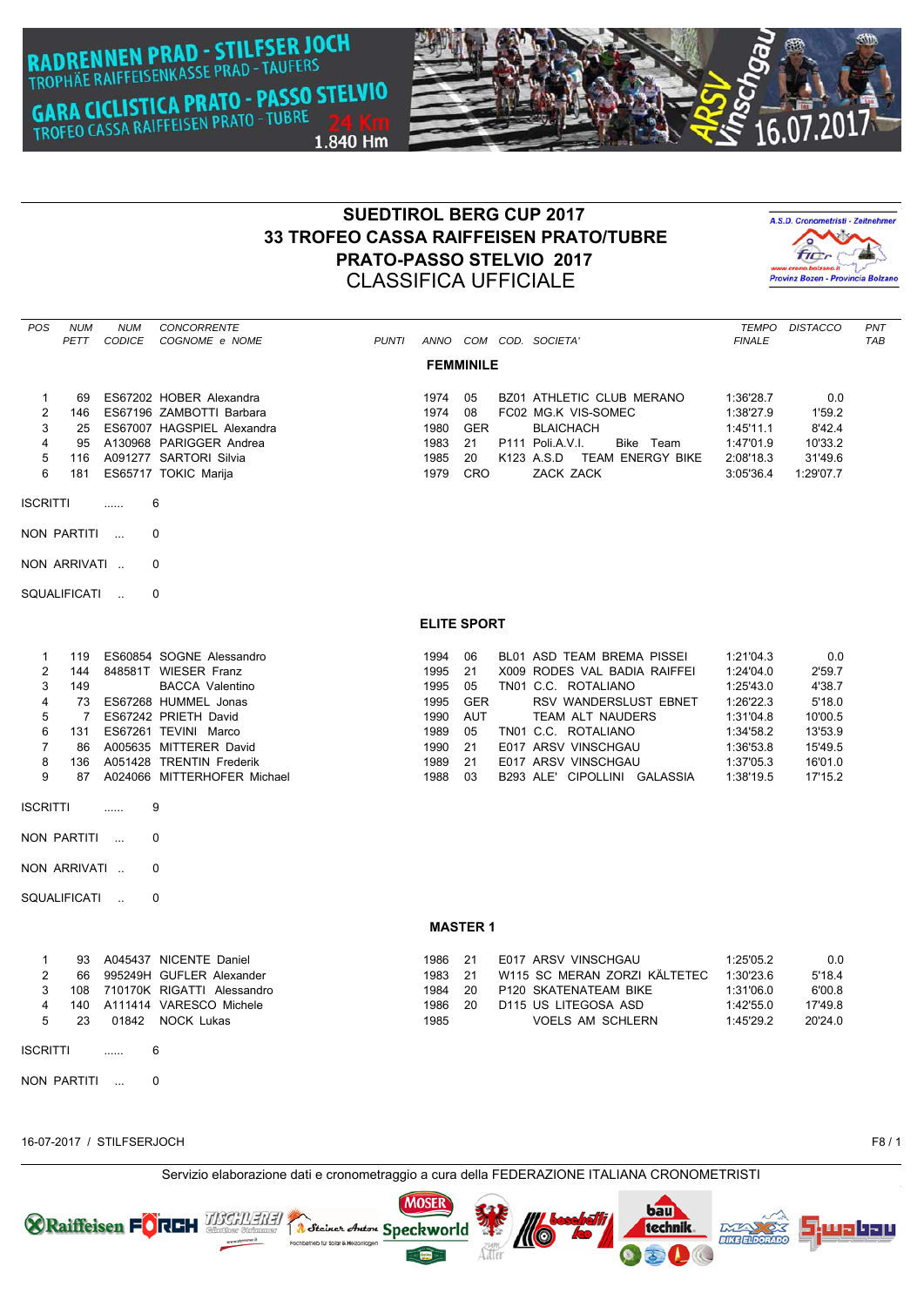| POS             | <b>NUM</b><br>PETT | <b>NUM</b><br><b>CODICE</b> | CONCORRENTE<br>COGNOME e NOME                                | <b>PUNTI</b> | ANNO         |                  | COM COD. SOCIETA'                                      | <b>FINALE</b>          | TEMPO DISTACCO     | PNT<br><b>TAB</b> |
|-----------------|--------------------|-----------------------------|--------------------------------------------------------------|--------------|--------------|------------------|--------------------------------------------------------|------------------------|--------------------|-------------------|
|                 | NON ARRIVATI       |                             | $\mathbf 1$                                                  |              |              |                  |                                                        |                        |                    |                   |
|                 | 5                  |                             | ES67241 FREIBERGER Wolfgang                                  |              | 1983         |                  | <b>ST.LORENZEN</b>                                     |                        |                    |                   |
|                 | SQUALIFICATI       | $\sim$                      | $\Omega$                                                     |              |              |                  |                                                        |                        |                    |                   |
|                 |                    |                             |                                                              |              |              |                  |                                                        |                        |                    |                   |
|                 |                    |                             |                                                              |              |              | <b>MASTER 2</b>  |                                                        |                        |                    |                   |
| $\mathbf{1}$    | 118                |                             | 714659R SEPPI Stefano                                        |              | 1982         | 21               | Q111 CAMIN BIKE TEAM A.S.DIL                           | 1:26'00.0              | 0.0                |                   |
| 2               | 114                |                             | A091276 SARTORI Nicola                                       |              | 1981         | 20<br>05         | K123 A.S.D<br><b>TEAM ENERGY BIKE</b>                  | 1:26'50.4              | 50.4               |                   |
| 3<br>4          | 41<br>34           |                             | ES67206 BONANI Aldo<br>871678J BEDESCHI Alberto              |              | 1979<br>1982 | 20               | TN02 ASD TEAM EXECUTIVE<br>J031 TEAM LAPIERRE-TRENTINO | 1:32'13.8<br>1:32'23.0 | 6'13.8<br>6'23.0   |                   |
| 5               | 156                |                             | 0253427 POLETTI Fabio                                        |              | 1979         |                  | SINTESI CYCLING TEAM                                   | 1:33'42.3              | 7'42.3             |                   |
| 6               | 29                 |                             | ES67195 AGOSTA Sebastiano                                    |              | 1978         | 05               | TN04 BICI & SPORT                                      | 1:37'00.6              | 11'00.6            |                   |
| 7               | 98                 |                             | A108643 PIAZZA Andrea                                        |              | 1979         | 03               | B299 ASD BUTTY                                         | 1:44'43.6              | 18'43.6            |                   |
| 8<br>9          | 145<br>183         |                             | A067441 WIESLER Egon<br>ES67271 PIESLINGER DE BERNARDIN Rene |              | 1981<br>1979 | 21<br><b>GER</b> | E017 ARSV VINSCHGAU<br>RFV 1893 PRIEM v.V.             | 1:44'59.6<br>1:56'20.4 | 18'59.6<br>30'20.4 |                   |
| 10              | 11                 |                             | ES67243 KEMLER Johannes                                      |              | 1981         | <b>GER</b>       | CYCLING CLUB RAV                                       | 1:56'54.4              | 30'54.4            |                   |
| <b>ISCRITTI</b> |                    | 10<br>.                     |                                                              |              |              |                  |                                                        |                        |                    |                   |
|                 |                    |                             |                                                              |              |              |                  |                                                        |                        |                    |                   |
|                 | NON PARTITI        |                             | 0                                                            |              |              |                  |                                                        |                        |                    |                   |
|                 | NON ARRIVATI       |                             | 0                                                            |              |              |                  |                                                        |                        |                    |                   |
|                 | SQUALIFICATI       | $\sim$                      | 0                                                            |              |              |                  |                                                        |                        |                    |                   |
|                 |                    |                             |                                                              |              |              | <b>MASTER 3</b>  |                                                        |                        |                    |                   |
| 1               | 58                 |                             | 905781V FENAROLI Diego                                       |              | 1973         | 20               | L126 ISOLPI RACING TEAM                                | 1:22'07.0              | 0.0                |                   |
| 2               | 80                 |                             | 901836Q KOFLER Horst                                         |              | 1975         | 21               | W112 ASV OK SÜDTIROL DOLOMIT                           | 1:24'18.2              | 2'11.2             |                   |
| 3               | 31                 |                             | ES69734 ANZELINI Maurizio                                    |              | 1977         | 05               | TN04 BICI & SPORT                                      | 1:25'52.7              | 3'45.7             |                   |
| 4               | 99                 |                             | A063134 PICCINA Simone                                       |              | 1975         | 21               | X115 SPORTLER TEAM                                     | 1:26'29.5              | 4'22.5             |                   |
| 5               | 47                 |                             | 726679R CODEBO' Giampaolo                                    |              | 1976         | 06               | U129 BICISTORE CYCLING TEAM                            | 1:30'16.0              | 8'09.0             |                   |
| 6<br>7          | 12<br>28           |                             | ES67244 BREUER Jochen<br>A047893 AGNINI Giovanni<br>Vito     |              | 1977<br>1977 | <b>GER</b><br>21 | FREUNDESKREIS UPHILL E<br>X114 ASD TEAM ARES BZ        | 1:31'38.6<br>1:32'34.7 | 9'31.6<br>10'27.7  |                   |
| 8               | 185                |                             | 837970Z MITTERHOFER Stefan                                   |              | 1975         | 21               | E017 ARSV VINSCHGAU                                    | 1:40'21.2              | 18'14.2            |                   |
| 9               | 139                |                             | 990893P VARESCO Adriano                                      |              | 1973         | 20               | D115 US LITEGOSA ASD                                   | 1:43'45.4              | 21'38.4            |                   |
| 10              | 83                 |                             | ES67260 MAEDER Martin                                        |              | 1973         | SUI              | <b>VC FISCHINGEN</b>                                   | 1:49'52.8              | 27'45.8            |                   |
| 11              | 65                 |                             | A080236 GROSSI Manuel                                        |              | 1975         | 21U              | U002 ASV RODES GHERDEINA                               | 1:50'31.9              | 28'24.9            |                   |
| <b>ISCRITTI</b> |                    | 11<br>.                     |                                                              |              |              |                  |                                                        |                        |                    |                   |
|                 | NON PARTITI        |                             | 0                                                            |              |              |                  |                                                        |                        |                    |                   |
|                 | NON ARRIVATI       |                             | 0                                                            |              |              |                  |                                                        |                        |                    |                   |
|                 | SQUALIFICATI       | $\sim$                      | 0                                                            |              |              |                  |                                                        |                        |                    |                   |
|                 |                    |                             |                                                              |              |              | <b>MASTER 4</b>  |                                                        |                        |                    |                   |
|                 |                    |                             |                                                              |              |              |                  |                                                        |                        |                    |                   |
| 1               |                    |                             | 142 524742W WEISENHORN Oswald                                |              | 1970         | 21               | E017 ARSV VINSCHGAU                                    | 1:21'12.5              | 0.0                |                   |
| 2               | 111                |                             | A062898 RIZZI Eduard<br>126 433347X STUFFER Herbert          |              | 1971         | 21<br>21         | X115 SPORTLER TEAM                                     | 1:22'32.5              | 1'20.0             |                   |
| 3<br>4          |                    |                             | 151 ES67311 HAIN Joachim                                     |              | 1968<br>1970 | <b>GER</b>       | U002 ASV RODES GHERDEINA<br>RSV HACHINGER TAL          | 1:27'01.8<br>1:27'03.8 | 5'49.3<br>5'51.3   |                   |
| 5               |                    |                             | 152 957784T UNTERPERTINGER Filipp                            |              | 1972         | 21               | P111 Poli.A.V.I.<br>Bike Team                          | 1:27'44.5              | 6'32.0             |                   |
| 6               |                    |                             | 132 ES61040 THALER Arthur                                    |              | 1969         | 05               | BZ01 ASV JENESIEN SOLTNFLITZ                           | 1:32'53.1              | 11'40.6            |                   |
| 7               | 96                 |                             | 895269H PELLEGRINI Luca                                      |              | 1969         | 21               | Y003 G.S. ALTO ADIGE - SV SU                           | 1:32'58.9              | 11'46.4            |                   |
| 8               | 103                |                             | A130967 PLATTNER Guenther                                    |              | 1971         | 21               | P111 Poli.A.V.I.<br>Bike Team                          | 1:33'44.0              | 12'31.5            |                   |
| 9<br>10         |                    |                             | 134 ES67247 THURNER Roland<br>94 A044033 NIEDEREGGER Markus  |              | 1968<br>1969 | 05<br>21         | BZ01 ASV JENESIEN SOLTNFLITZ<br>E017 ARSV VINSCHGAU    | 1:34'23.0<br>1:34'42.1 | 13'10.5<br>13'29.6 |                   |
| 11              |                    |                             | 62 A062364 GRABER Guenther                                   |              | 1971         | 21               | D018 RV EDELROT LANA                                   | 1:36'29.1              | 15'16.6            |                   |
| 12              | 153                |                             | ES60857 WEISS Thomas                                         |              | 1972         | 08               | FC07 CANNONDALE GOBBI FSA                              | 1:38'32.9              | 17'20.4            |                   |
| 13              | 147                |                             | A021890 ZOESCHG Gerhard                                      |              | 1969         | 21               | D018 RV EDELROT LANA                                   | 1:41'04.0              | 19'51.5            |                   |
| 14              | 157                |                             | ROTTENSTEINER Peter                                          |              | 1972         | 05               | BZ01 ASV JENESIEN SOLTNFLITZ                           | 1:45'54.0              | 24'41.5            |                   |
| 15              | 97                 |                             | 524508V PERINI Paolo                                         |              | 1969         | 21               | W037 SC ALTAIR ASD                                     | 1:49'16.6              | 28'04.1            |                   |
| 16              |                    |                             | 76 ES67201 KARL-ROLAND Peter                                 |              |              | 1968 GER         | RSV SEEROSE FRIEDRICHSH                                | 1:50'57.1              | 29'44.6            |                   |

16-07-2017 / STILFSERJOCH F8 / 2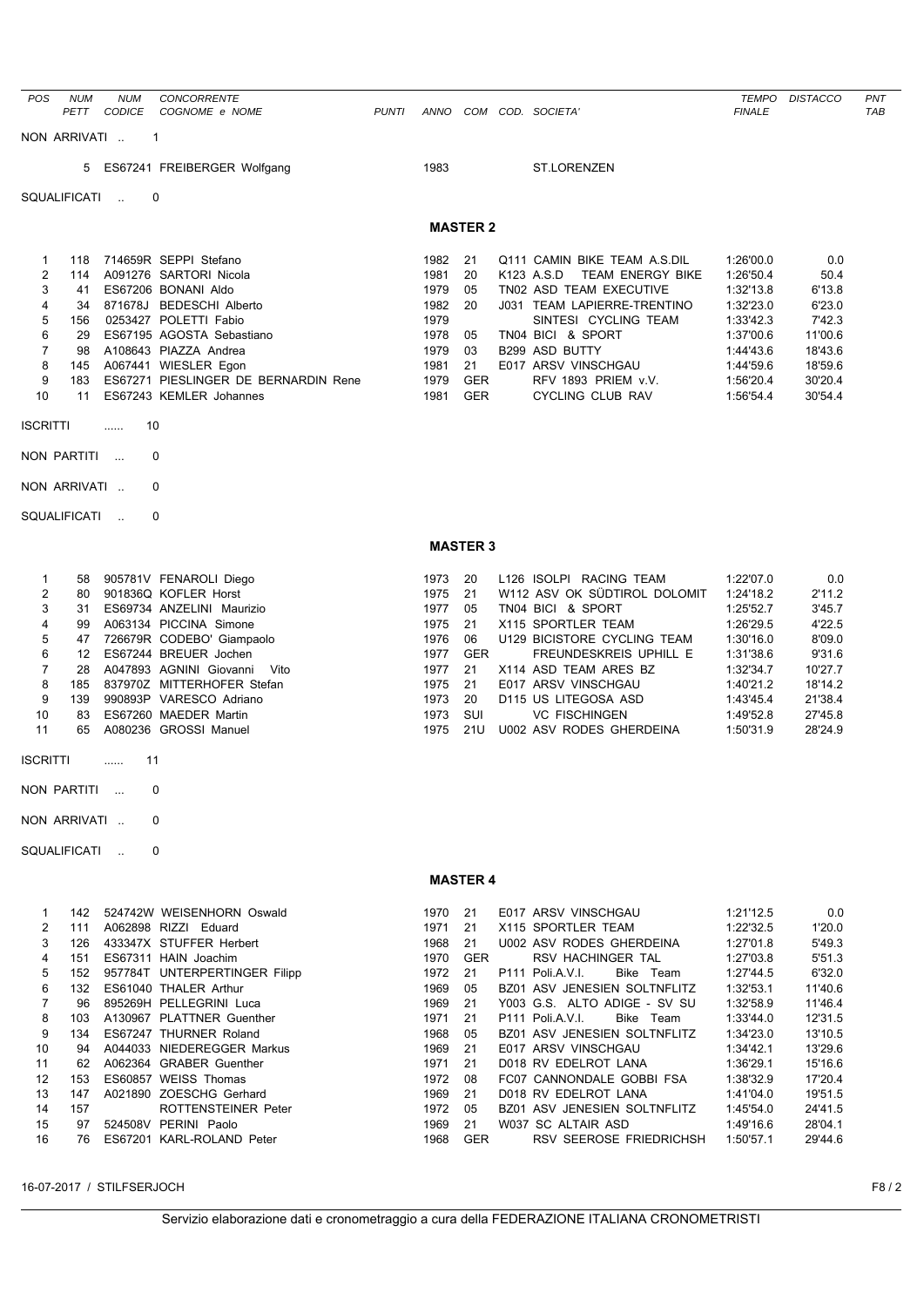| POS.            | <b>NUM</b><br><b>PETT</b> | <b>NUM</b><br><b>CODICE</b> | <b>CONCORRENTE</b><br>COGNOME e NOME                | <b>PUNTI</b> | ANNO         | COM      | COD. SOCIETA'                                       | TEMPO<br><b>FINALE</b> | <b>DISTACCO</b> | <b>PNT</b><br>TAB |
|-----------------|---------------------------|-----------------------------|-----------------------------------------------------|--------------|--------------|----------|-----------------------------------------------------|------------------------|-----------------|-------------------|
| <b>ISCRITTI</b> |                           |                             | 18                                                  |              |              |          |                                                     |                        |                 |                   |
|                 | NON PARTITI               | $\sim$                      | 0                                                   |              |              |          |                                                     |                        |                 |                   |
|                 | NON ARRIVATI              |                             | -2                                                  |              |              |          |                                                     |                        |                 |                   |
|                 | 55<br>112                 |                             | ES67249 EGGER Norbert<br>524851L SAGMEISTER Florian |              | 1969<br>1972 | 05<br>21 | BZ01 ASV JENESIEN SOLTNFLITZ<br>E017 ARSV VINSCHGAU |                        |                 |                   |
|                 | <b>SQUALIFICATI</b>       | $\mathbf{r}$                | $\Omega$                                            |              |              |          |                                                     |                        |                 |                   |

## **MASTER 5**

| 1965 21 |     | X115 SPORTLER TEAM           | 1:24'43.0 | 0.0     |
|---------|-----|------------------------------|-----------|---------|
| 1966    | 21  | K025 DYNAMIC BIKE TEAM EPPAN | 1:25'34.6 | 51.6    |
| 1966    | 05  | BZ01 ASV JENESIEN SOLTNFLITZ | 1:32'00.2 | 7'17.2  |
| 964     | 21  | L035 ASC RADCLUB SARNTAL     | 1:37'37.9 | 12'54.9 |
| 965     | 20  | D115 US LITEGOSA ASD         | 1:41'50.4 | 17'07.4 |
| 1964    | 20  | D115 US LITEGOSA ASD         | 1:45'58.7 | 21'15.7 |
| 1965    |     | <b>SC MERAN ASV</b>          | 1:46'11.5 | 21'28.5 |
| 967     | 20  | D115 US LITEGOSA ASD         | 1:47'59.4 | 23'16.4 |
| 1967    | 21  | W037 SC ALTAIR ASD           | 1:51'47.2 | 27'04.2 |
| 1963    | GER | RACE TEAM INNTALBIKE         | 1:53'36.5 | 28'53.5 |
|         |     |                              |           |         |

#### **MASTER 6**

| 1961 | <b>GER</b> | <b>RV SPAICHINGEN</b>          | 1:28'06.9 | 0.0     |
|------|------------|--------------------------------|-----------|---------|
| 1958 | 21         | K025 DYNAMIC BIKE TEAM EPPAN   | 1:34'56.4 | 6'49.5  |
| 1960 | <b>GER</b> | RSLC HOLZKIRCHEN               | 1:40'31.6 | 12'24.7 |
| 1961 | <b>AUT</b> | RC BIKE POINT INNSBRUCK        | 1:40'36.4 | 12'29.5 |
| 1960 | 21         | E110 REWEL-TEXMARKET TEAM      | 1:41'15.2 | 13'08.3 |
| 1960 | <b>SLO</b> | BAM.BI                         | 1:42'01.3 | 13'54.4 |
| 1959 | 05         | BZ01 ASV JENESIEN SOLTNFLITZ   | 1:50'02.5 | 21'55.6 |
| 1959 | <b>GER</b> | <b>GIPFELSTUERMER IMMENSTA</b> | 1:52'06.7 | 23'59.8 |
| 1962 | 21         | L035 ASC RADCLUB SARNTAL       | 1:55'25.8 | 27'18.9 |
| 1962 | 21         | L035 ASC RADCLUB SARNTAL       | 1:56'55.4 | 28'48.5 |
| 1960 | <b>AUT</b> | <b>RC STATTERSDORF</b>         | 2:13'03.9 | 44'57.0 |
| 1958 | AUT        | RAD UNION ST.JOHANN            | 2:19'46.5 | 51'39.6 |
|      |            |                                |           |         |

#### **MASTER 7**

|                | 14  | ES67204 HIESTAND Alwin    | 1957 | SUI        | FISCHLI BIKE              | 1:34'41.6 | 0.0     |
|----------------|-----|---------------------------|------|------------|---------------------------|-----------|---------|
| $\overline{2}$ | 26  | ES67259 BERNHARD Lukas    | 1955 | <b>GER</b> | <b>MUENCHEN</b>           | 1:37'14.1 | 2'32.5  |
| 3              | 77  | 334810Y KOCH Alois        | 1953 | -21        | E017 ARSV VINSCHGAU       | 1:39'29.8 | 4'48.2  |
| 4              | 155 | <b>HARTL Gerhard</b>      | 1954 | <b>GER</b> | RADSPORTCLUB GRUENBERG    | 1:48'46.3 | 14'04.7 |
| 5              | 117 | A130170 SCHIEVENIN Fulvio | 1956 | -21        | E110 REWEL-TEXMARKET TEAM | 1:51'45.0 | 17'03.4 |
| 6.             | 148 | 896813C ZORZI Renzo       | 1953 | 20         | X030 CARINA - BRAO CAFFE' | 1:53'51.1 | 19'09.5 |
|                | 71  | ES67274 HUBER Josef       | 1956 | <b>GER</b> | RFV 1893 PRIEM v.V.       | 1:58'58.7 | 24'17.1 |
| 8              | 154 | LUFFER Bernhard           | 1954 | <b>GER</b> | RC CONCORDIA1986 MUENC    | 2:04'36.5 | 29'54.9 |
|                |     |                           |      |            |                           |           |         |

ISCRITTI ...... 8

16-07-2017 / STILFSERJOCH F8 / 3

1 184 A062904 PILO Stefano 2 79 892071K KOFLER Andreas 3 102 ES67248 PLATTNER Andreas 4 133 852671G THURNER Erich Karl 5 38 827994C BELLANTE Dario 6 45 870774M CARESIA Patrizio 7 17 ES67200 STOCKER Markus 8 59 773874C GIUNCHI Luca 9 91 588261D MOSER Giuseppe 10 3 ES67240 WIESMAIER Roland

1 68 ES67245 HERMLE Arthur 2 40 790163H BERNARD Nikolaus 3 16 ES67199 HOEFNER Georg 4 89 ES67277 MOLL Markus 5 82 894941J LAGEDER Theodor 6 182 ES60613 CUK Tomislav 7 72 ES67246 HUBER Peter 8 15 ES67198 PREUSS Bernd 9 75 A120908 INNEREBNER Alfons 10 64 984680T GROSS Manfred 11 113 ES67278 SAILER Christian 12 122 ES67279 STEINER Franz

ISCRITTI ...... 10 NON PARTITI ... 0 NON ARRIVATI .. 0 SQUALIFICATI .. 0

ISCRITTI ...... 12 NON PARTITI ... 0 NON ARRIVATI .. 0 SQUALIFICATI .. 0

### Servizio elaborazione dati e cronometraggio a cura della FEDERAZIONE ITALIANA CRONOMETRISTI